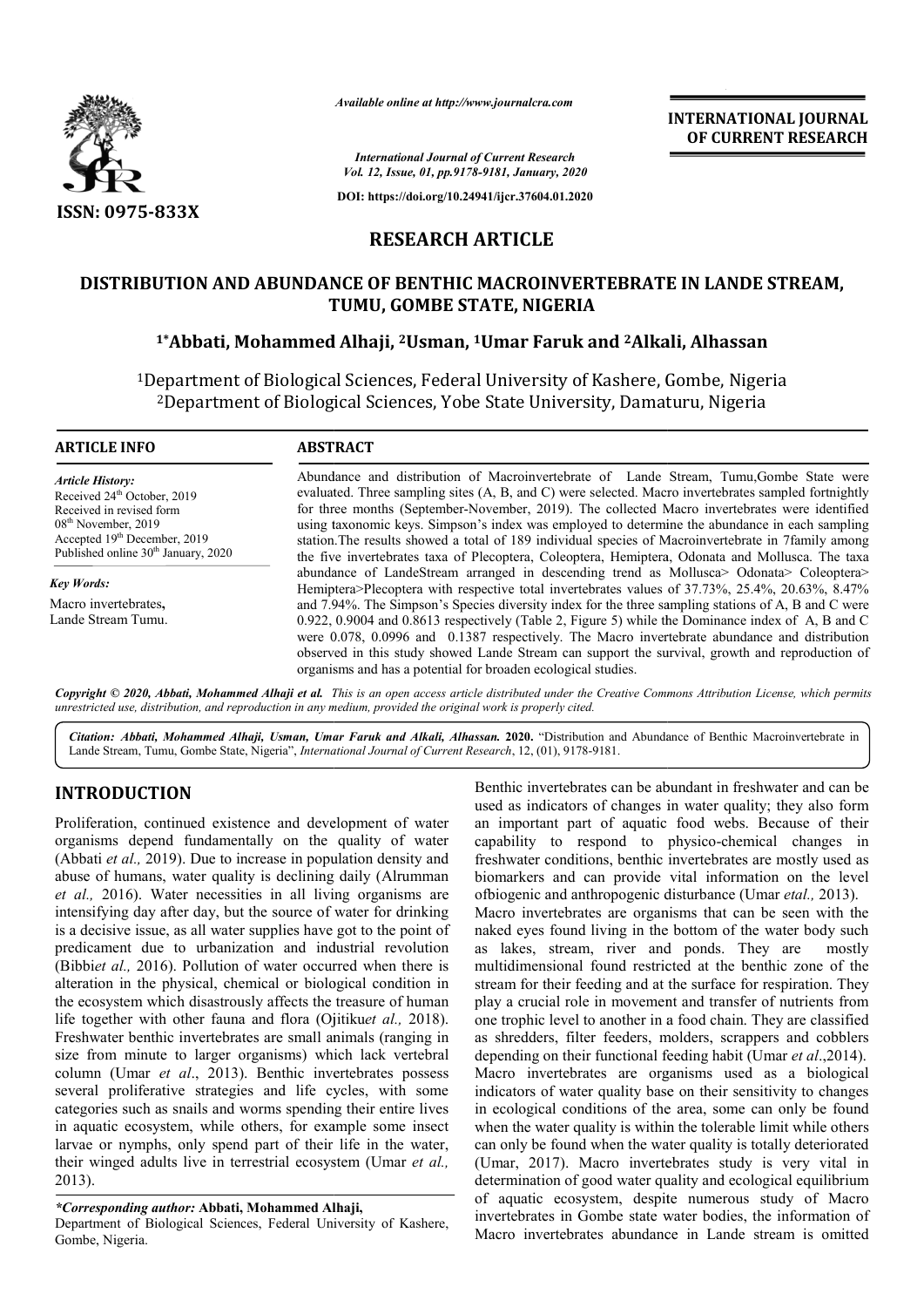based on the literature consulted; therefore, this research ascertained the abundance of Macro invertebrates present in the stream and served as a baseline information for further ecosystem study.

### **METHODOLOGY**

**Study Area:** Lande Stream positioned in the eastern part of Tumu Village in Akko Local Government Area of Gombe State. This Stream sourced its water from hilly rocks and discharge the water to Lande river. It forms part of the abundant ecological niches connected with Freshwater ecosystems in Gombe State. The Stream lies between latitude  $10.03^0$ N and longitude  $11.02^0$ E.



**Figure 1. Map of study area, showing Tumu, Akko Local Government, Gombe State**

**Sampling method:** The samples was collected at each station for benthic macro invertebrates. The Macro invertebrates collected using scoop net of mesh size 500mm in each sampling site following the method employed by Umar *et al.,* (2014). The sample was collected fortnightly for a period of three months (September-November, 2019). Samples collected were cautiously preserved in 70% ethanol and 4% formalin and transported to the laboratory for sorting and identification to the lowest possible taxonomic level, using binocular microscope and taxa keys such as Umar *et al.,* (2013**).**

**Macro benthic Abundance and Distribution Estimation:**  The Macro invertebrates abundance were analyzed and presented using Excel Microsoft office. Simpson's biodiversity index was employed to determine the Macro invertebrates abundance of each sampling station in Lande Stream. Simpson's equation is given by:

$$
D = \frac{\left[ni(n-1)\right]}{\left[N(N-1)\right]}
$$

Where:

 $n_i$ = the number of individuals in i<sup>th</sup> genera,  $N =$  the total number of individual

### **RESULTS**

A total of 189 individuals' organisms of Macro invertebrates encompass of 7 numbers of family among the five taxa of Plecoptera, Hemiptera, Coleoptera, Odonata and Mollusca were recorded during the study period. The Mollusca were the most abundant invertebrates taxon comprising 37.57% of the invertebrates abundance followed by Odonata 25.4%, Coleoptera 20.63%, Hemiptera 8.47%, and least abundant plecoptera with 7.94% (Table 1, Fig. 2).



**Figure 2. Distribution and Abundance of Macro invertebrates among three sampling stations in Lande Stream,Tumu, Gombe State, Nigeria, 2019**

**Table 1. Checklist of the abundance and distribution of Macro invertebrates present in LandeStream during the study period all together, 2019.**

| Macroinvertebrate<br>taxa | Station A | <b>Station B</b> | Station C | Total |
|---------------------------|-----------|------------------|-----------|-------|
| Plecoptera                |           |                  |           |       |
| Neoparla                  | 5         | 7                | 3         | 15    |
| Coleoptera                |           |                  |           |       |
| Dytisdae                  | 12        | 9                | 18        | 39    |
| Hemiptera                 |           |                  |           |       |
| Notonectidae              | 4         | 5                | 7         | 16    |
| Odonata                   |           |                  |           |       |
| Aeshnidae                 | 3         | 6                | 4         | 13    |
| Gomphidae                 | 12        | 14               | 9         | 35    |
| Mollusca                  |           |                  |           |       |
| Lymnadaea                 | 5         | 10               | 7         | 22    |
| Thiriadae                 | 12        | 19               | 18        | 49    |
| Total                     | 53        | 60               | 76        | 189   |
| Distribution              | 28.04%    | 31.75%           | 40.21%    |       |



**Figure 2. Distribution of Plecoptera among three sampling stations in Lande Stream, 2019**

**Plecoptera:** In Lande Stream a total of 15 Plecopterawere sampled, with single kind of organisms (Table 1), representing 7.94% of the total Invertebrates population. Stations variation showed that station A, B and C recorded percentage population of 33, 47 and 20% of individuals organisms respectively, this showed that station B has the highest population followed by Station A and C (Figure 2). The Plecoptera identified during the study period include Neoparla species.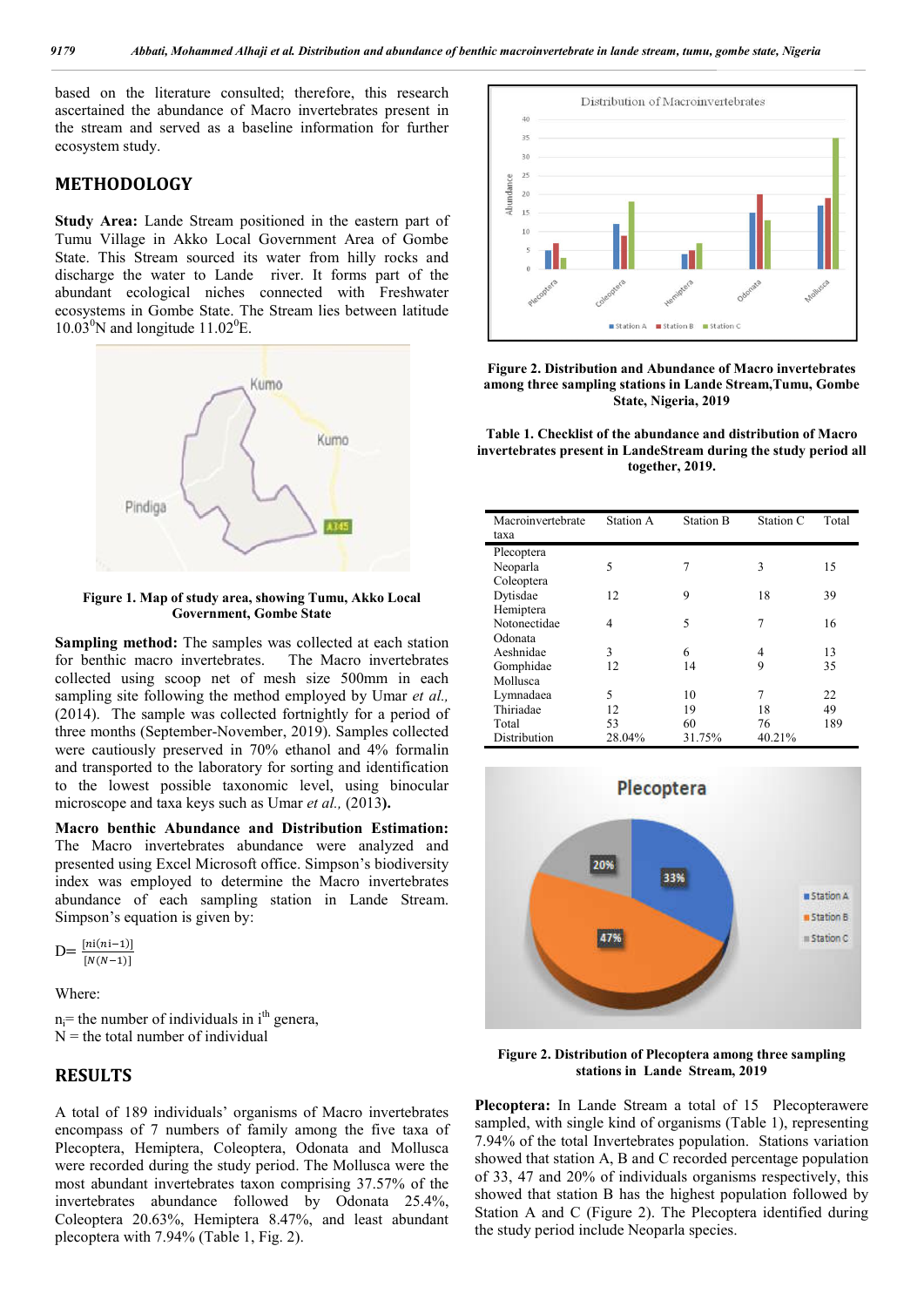

**Figure 3. Distribution of Coleoptera among three sampling Stations in Lande Stream, Tumu, Gombe State, Nigeria, 2019**

**Coleoptera:** Stations variation of Coleopterashowed that there was highest population count at station C and lowest count at station B (Figure 3). Stations variation showed that stations C and A with total population count of 18 and 12 individual organisms respectively higher than stations B with total population count of 9 individual organisms (Table 2). The Coleoptera identified during the study period include family Dytisdae (Table 1).



**Figure 4. Distribution of Hemiptera among threesampling stations in Lande Stream, Tumu, Gombe State, Nigeria**

**Hemiptera:** The Hemiptera accounted for 8.47 % of the population count of Macro invertebrate (189) with a total of sixteen (16) individual organisms identified during the study period (Table 2). The study revealed that there was higher Hemiptera in station C with 44% of individuals followed by station B with 31%, and C with 23% (Fig. 4).Hemiptera identified during the study period include family Notonectidae



**Figure 5: Distribution of Odonata among threesampling stations in Lande Stream, Tumu, Gombe State, Nigeria**

**Odonata:** The Odonata accounted for 25.4% of the population count of Macro invertebrate (189) with a total of forty eight (48) individual organisms identified during the study period (Table 2). The study revealed that there was higher Odonata in station B with 42% of individuals followed by station A with 31%, and C with 27% (Fig. 5).Odonata identified during the study period include family Ashnidae and Gomphidae.



**Figure 6. Distribution of Mollusca among threesampling stations in Lande Stream, Tumu, Gombe State, Nigeria**

| Taxa        | Station<br>А | Station<br>в | Station<br>C | Total | Abundance<br>$\frac{1}{2}$ |
|-------------|--------------|--------------|--------------|-------|----------------------------|
| Plecoptera  | 5            | 7            | 3            | 15    | 7.94                       |
| Coleoptera  | 12           | 9            | 18           | 39    | 20.63                      |
| Hemiptera   | 4            | 5            | 7            | 16    | 8.47                       |
| Odonata     | 15           | 20           | 13           | 48    | 25.4                       |
| Mollusca    | 17           | 19           | 35           | 71    | 37.57                      |
| Total       | 53           | 60           | 76           | 189   |                            |
| Dominance   | 0.078        | 0.0996       | 0.1387       |       |                            |
| Simpson 1-D | 0.922        | 0.9004       | 0.8613       |       |                            |

**Mollusca:** Stations variation of Mollusca showed that there was highest population count at station C and lowest count at station A (Figure 6). Stations variation showed that stations C and B with total population count of 35 and 19 individual organisms respectively higher than stations A with total population count of 17 individual organisms (Table 2). The Mollusca identified during the study period include Thiaridae and Lymnadae (Table 1). The Simpson's Species diversity index for the three sampling stations of A, B and C were 0.922, 0.9004 and 0.8613respectively while the Dominance index of A, B and C were 0.078, 0.0996 and 0.1387 respectively (Table 2).

# **DISCUSSION**

The amount of organisms recorded from this research is quite abundant and this is supported by the fact that tropical streams generally occupy a large number of organisms compared to temperate streams (Sharma and Samita, 2011). Moreover, rivers found in tropical region tend to proliferate spontaneously; the rate of proliferation and relatively high primary production has been suggested as factors responsible (Oscar *et al.,* 2015). Macro invertebrates are very vital in indicating environmental dynamism in aquatic ecosystem in relation to anthropogenic activities. Benthic invertebrates distribution is often affected by the availability of nutrients and habitat rather than the physical and chemical parameters (Oscar *et al*., 2015). Similar results of distribution and abundance of Macro invertebrates have been reported by Hassan and Umar (2018) stated that Mollusca is the most